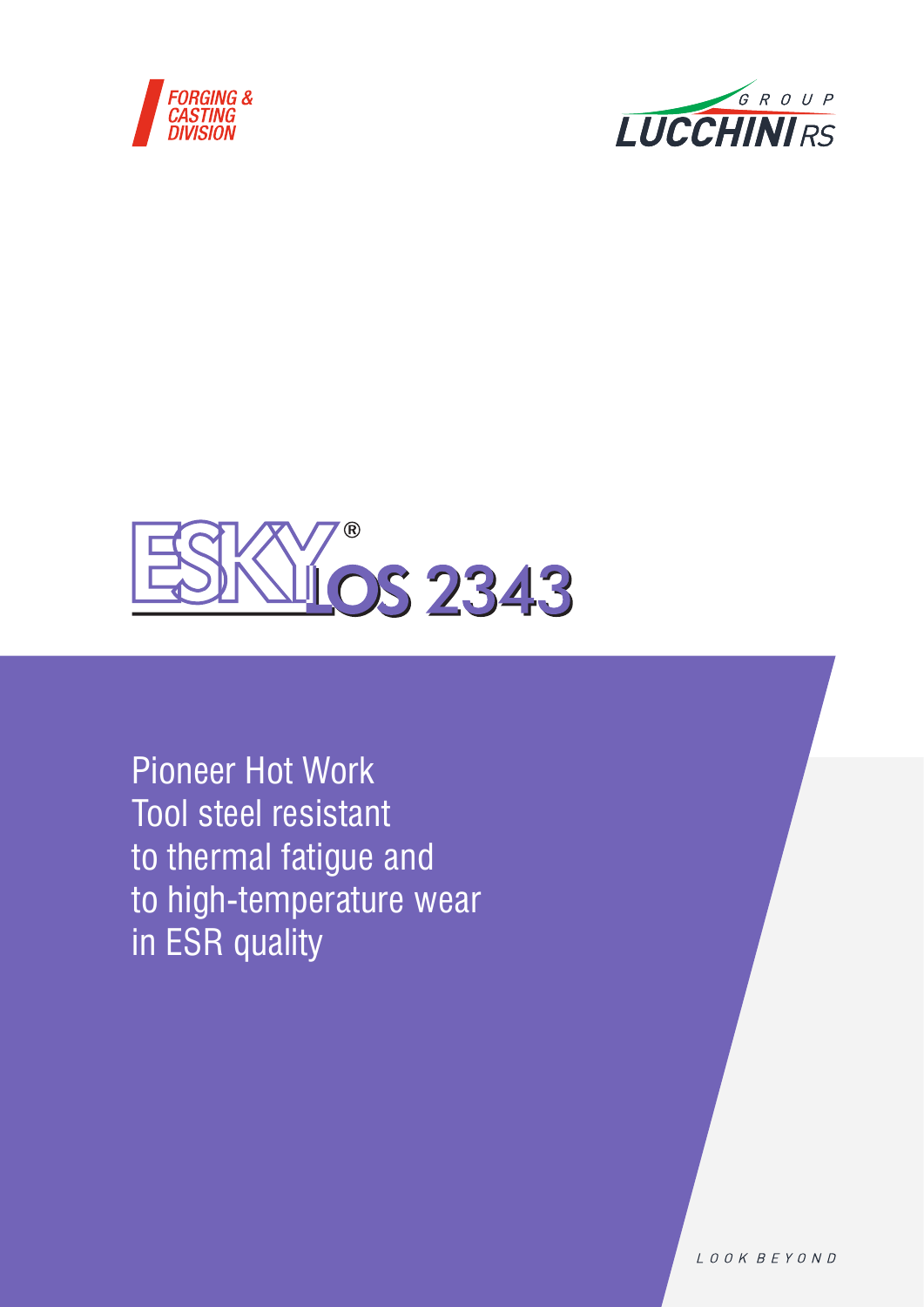





## General characteristics

EskyLos® 2343 is the pioneer of the high alloyed Chromium-Molybdenum-Vanadium Hot Work Tool steels, suited designed for the manufacturing of dies, moulds, punches and other components subjected to high working temperatures.

The best features of this pioneer steel grade are:

- high resistance to thermal shock and to heat cracking;
- good mechanical characteristics in hot and cold conditions;
- excellent toughness in hot and cold conditions;
- resistance to temper;
- excellent machinability.

The combination of these characteristics guarantees excellent TLCC (Total Life Cycle Cost) of the tool. For this reason, EskyLos® 2343 is the pioneer of the Hot Work tool steels, one of the most used and appreciated steels for the production of dies and moulds subjected to high working temperature.

EskyLos® 2343 is obtained through a special 'super clean' manufacturing process, which allows a high level of micropurity.

EskyLos® 2343 is normally supplied in sections up to 500 mm in thickness, in the annealed condition with hardness values lower than 220 HB, thereby guaranteeing a good machinability.

If subjected to suitable hardening, followed by at least two suitable tempers, EskyLos® 2343 can reach a hardness up to 50 HRc without strongly affecting the toughness.

In order to improve further the mechanical characteristics of the surface, EskyLos® 2343 can be coated with PVD or PA/ CVD methods. Alternatively it can be subjected to nitriding; this allows a hardness value of the nitrided layer about 900- 1000 HV.

The high micro-purity and structural homogeneity levels give this grade good suitability to mirror polishing and photoengraving.

If required, it is possible to carry out welding operations with TIG or MMA methods on dies made of EskyLos® 2343.

Constant development in hot processing technologies require the use of EskyLos® 2343, thanks to its high resistance to thermal fatigue and high temperature wear.

Thanks to its quasi-isotropic properties of ESR quality, EskyLos® 2343 represents also one of the most important tough options for highly resistant plastic moulds that need very high pressure strength, excellent resistance to abrasion, also in combination with different surface coatings, and improved toughness in the mean time.

The increasing in the use of synthetic and abrasive materials has led manufacturers to use EskyLos® 2343 also when suitability for polishing and graining, combined with abrasion and compression resistance, are required.

EskyLos® 2343 is 100% ultrasonically inspected, according to the most demanding of NDT standards.

It is difficult to predict the improvement that a innovative material will provide over the traditional one: it's only the feedback from service and the cooperation with customers that can validate the longer mould life of the proposed materials.

EskyLos® 2343 is demonstrating impressive resistance to fatigue in many applications and a significantly longer mould life than conventional Hot Work Tool steel grades.

Continuous improvement of materials technology is managed in safety and in accordance with eco-consistency and sustainability criteria, because Lucchini RS believes that Safety and Environment are the main priorities in all the phases of the manufacturing process.

EskyLos® 2343 is also designed with the aim to guarantee the minimum use of virgin materials, moving toward the use of scrap categories, difficult to be recycled, that can became food for the steel making production of EskyLos® 2343 grade.

**2** EskyLos® 2343 / Rev.01 / 10.2020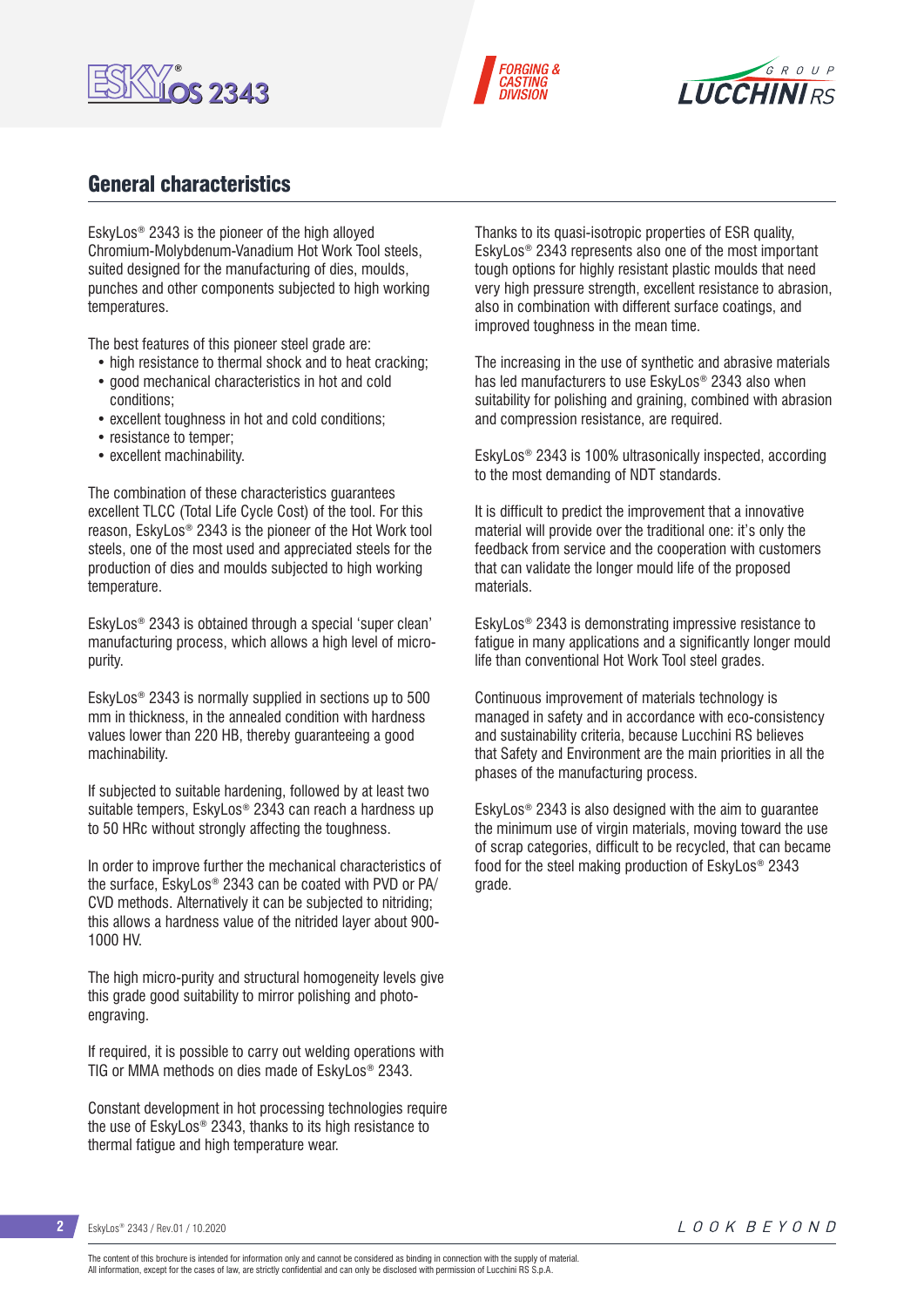





## Chemical analysis

|                                                           | Range | $C[\%]$ | <b>Si</b> [%] | Mn $[%]$ | $Cr$ [%] | Mo [%] | $V[\%]$ | $S[\%]$                  | P[%]  |
|-----------------------------------------------------------|-------|---------|---------------|----------|----------|--------|---------|--------------------------|-------|
| ESKY:<br>$\frac{11}{10}$ S 2343<br>Alloying [% in weight] | min   | 0,35    | 0,80          | 0,30     | 5,00     | 1,20   | 0,30    | $\overline{\phantom{0}}$ | -     |
|                                                           | max   | 0,40    | ,10           | 0,50     | 5,50     | 1,50   | 0,50    | 0,003                    | 0,015 |

Table for comparison of international classification

| W. Nr.       | 1.2343         |
|--------------|----------------|
| <b>DIN</b>   | X38CrMoV5-1    |
| <b>AFNOR</b> | <b>Z38CDV5</b> |
| AISI         | H11            |
| UNI          | X37CrMoV5.1KU  |

Heat analysis obtained during the pouring of the steel: in accordance with NADCA #207 PUBLICATION #229, as show in the table.

Product analysis: in order to consider the possible deviations due to the analytical reproducibility and the heterogeneity of the steel, the range of the chemical composition applicable to product analysis is usually wider than the one applicable to the heat analysis for C and Cr values. This point is regulated by the Table 6 of DIN 17 350.

Lucchini RS's tool steels have been researched and formulated in order to optimize the material performances.

The brand name identifies the Lucchini RS product and the number evokes the Werkstoff classification or other means of reflecting the characteristics of use.

### Main applications

EskyLos® 2343 is suitable for the following applications:

- dies for aluminium die-casting
- dies subjected to low pressure
- chill moulds for gravity casting
- containers for die-casting presses
- dies for aluminium extrusion
- extrusion press blocks
- sleeves for extrusion presses
- injection moulds.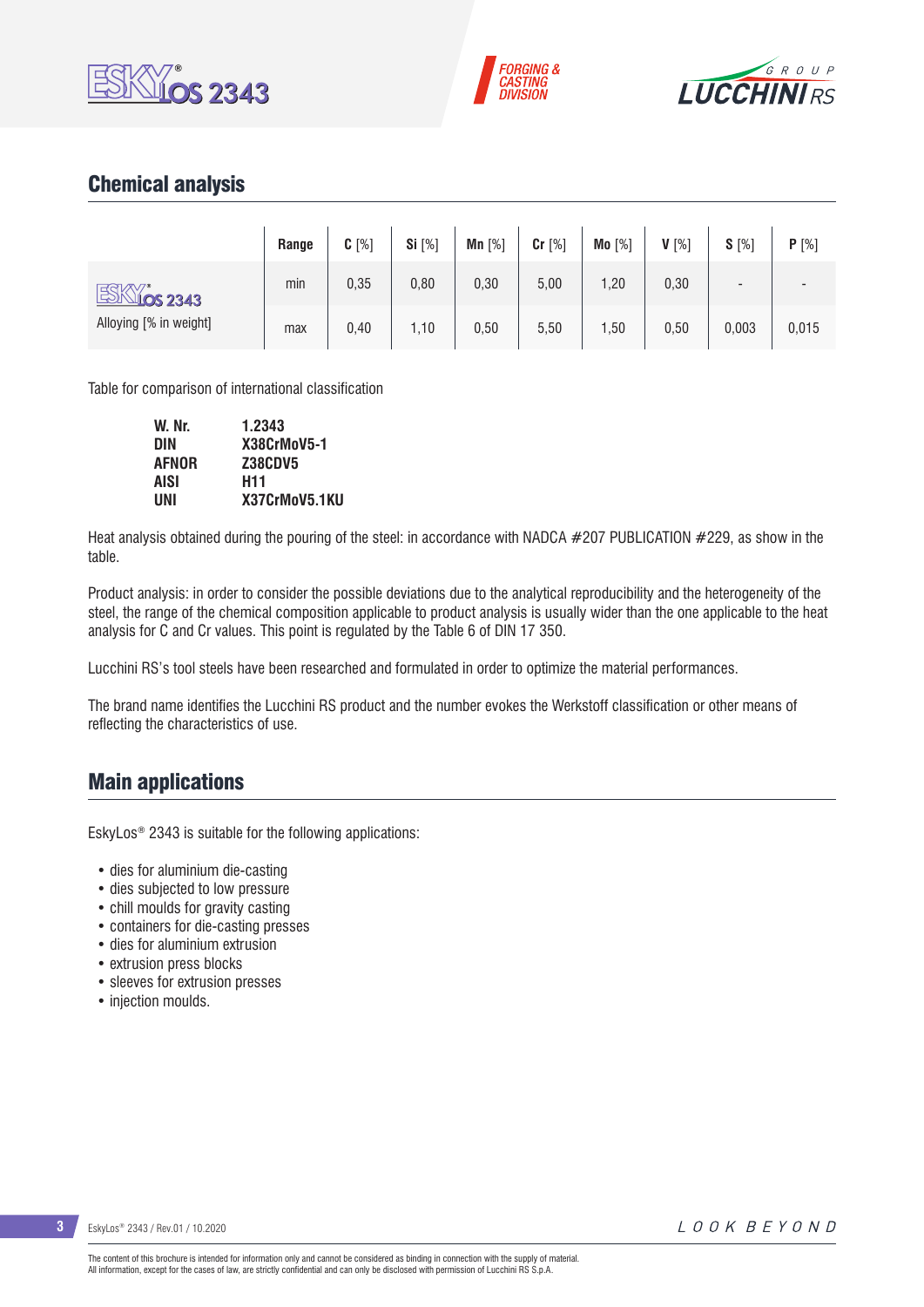





# Physical and mechanical properties

#### *Main physical properties*

| $\overline{\text{OS}}$ 2343                                   | $20^{\circ}$ C | $400^{\circ}$ C | $600\degree$ C |
|---------------------------------------------------------------|----------------|-----------------|----------------|
| Modulus of elasticity [GPa]<br>(1GPa=1000 MPa)                | 210            | 183             | 168            |
| Coefficient of thermal<br>expansion from 20 °C<br>at [10-6/K] |                | 11,8            | 12,4           |
| Thermal conductivity<br>IW/mK1                                | 24,4           | 27,1            | 28,5           |

*Main mechanical properties*

| <b>OS 2343</b>                           | $400^{\circ}$ C | $500^{\circ}$ C | $600^{\circ}$ C |
|------------------------------------------|-----------------|-----------------|-----------------|
| Ultimate Tensile strength<br>(UTS) [MPa] | 1.150           | 950             | 670             |
| <b>Yield stress</b><br>(YS) [MPa]        | 900             | 750             | 470             |

These are average obtained on a sample which has been hardened at 980 °C, quenched and tempered at 600 °C to achieve a hardness of 44 HRc.



### Heat treatments

EskyLos® 2343 is supplied in the annealed condition. If a different hardness is required or if heat treatment is needed, we suggest applying the following parameters.

This information is only indicative and must be adapted depending on the different heat treatment facilities employed and on the thickness of the bar: for any question and particular requirement don't hesitate to contact our technical staff of Metallurgy & Laboratories Department.

#### *Soft annealing*

| Suggested temperature | 850 °C                                                                                |
|-----------------------|---------------------------------------------------------------------------------------|
| Heating               | Max 50 $\degree$ C/h                                                                  |
| Soaking time          | Minimum 120 min from when the<br>temperature settles                                  |
| Cooling               | Slow in the furnace at max 25 $\degree$ C/h<br>to $600 °C$ , then at room temperature |

Soft annealing is recommended if optimum machinability of the material is important. After soft annealing a hardness of around 220 HB is achieved.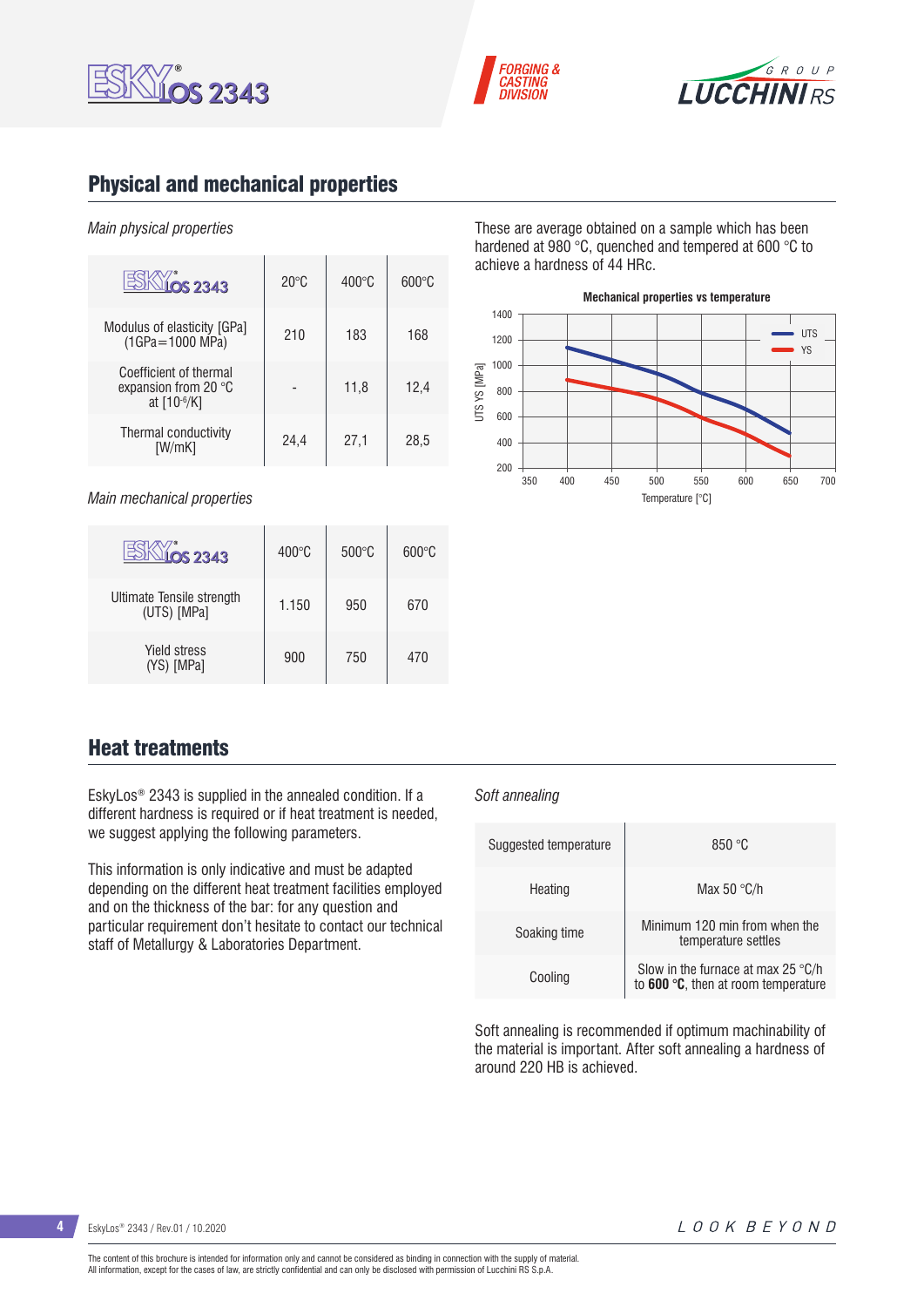





#### *Stress Relieving*

| Suggested temperature | 650 °C                                                                            |
|-----------------------|-----------------------------------------------------------------------------------|
| Heating               | Max $100 °C/h$                                                                    |
| Soaking time          | Minimum 120 min from when the<br>temperature settles                              |
| Cooling               | Slow in the furnace at max 25 $\degree$ C/h<br>to 200°C, then at room temperature |

If the suggested temperature is lower than the tempering temperature, the stress relieving temperature will be 50° C lower than the tempering temperature previously applied.

Stress relieving is recommended where it is necessary to eliminate residual stresses induced by mechanical working or by a preceding heat treatment.

#### *Hardening*

Hardening should be carried out after the material has been pre-heated according to the following table.

| First pre-heating<br>temperature  | 400 °C                                                    |
|-----------------------------------|-----------------------------------------------------------|
| Heating                           | Max 150 °C/h                                              |
| Soaking time                      | 25 min every 25 mm thickness<br>or when $(Ts-TC) < 90$ °C |
|                                   |                                                           |
| Second pre-heating<br>temperature | 600 °C                                                    |
| Heating                           | Max 150 $\degree$ C/h                                     |
| Soaking time                      | 20 min every 25 mm thickness<br>or when $(Ts-Tc) < 90$ °C |
|                                   |                                                           |
| Third pre-heating<br>temperature  | 800 °C                                                    |
| Heating                           | Max 150 °C/h                                              |
| Soaking time                      | 20 min every 25 mm thickness<br>or when $(Ts-TC) < 90$ °C |

| Austenitizing temperature   | 980-1010 °C                                                 |
|-----------------------------|-------------------------------------------------------------|
| Heating                     | $>150^{\circ}$ C/h                                          |
| Soaking time                | $t = (x + 39) / 2$ or 30 min<br>from when $(Ts-Tc) < 15$ °C |
| Cooling                     | Air, vacuum cooling, salt bath,<br>polymer in H2O           |
| Hardness after<br>quenching | $54 \div 55$ HRc                                            |

We suggest to carry out hardening on material supplied in the annealed condition and tempering immediately afterwards.

The aim of the first pre-heat at 400 °C is to eliminate stresses caused by machining. The following pre-heating cycles at 600 °C and 800 °C are necessary to homogenise the temperature of the piece. We recommend a rate of heating of 150 °C/h max.

The time of the different stages of pre-heating is calculated on the basis of the thickness of the piece and the temperature, as shown on the table.

Alternatively, the time can be adjusted on the basis of the difference between the internal temperature (Tc) and the Surface temperature (Ts) of the piece, measured by means of two thermocouples.

After the third pre-heat at 800 °C, the austenitising temperature should be reached as quickly as possible and maintained for 30 min from when (Ts-Tc)  $<$  15 °C or on the basis of the following formula:

| $t = (x + 39)/2$         |
|--------------------------|
| $t =$ soaking time [min] |
| $x =$ thickness [mm]     |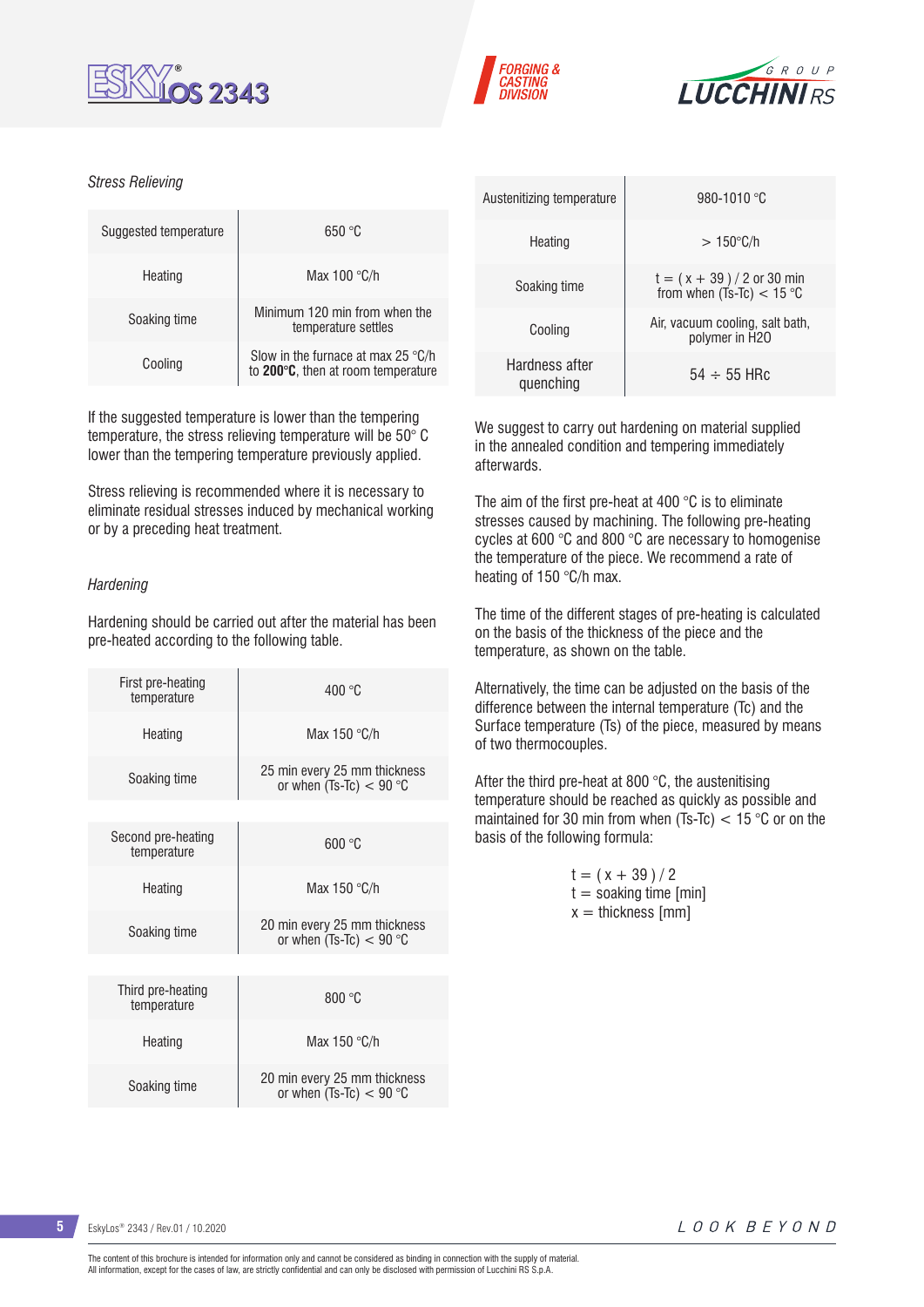





#### *Tempering*

It is recommended to set the temperature of the first temper at 580 °C, close to the secondary hardness.

The temperature of the second temper must be set on the basis of the required mechanical properties, and must be higher than the temperature applied for the first temper.

The soaking time for the first and the second temper are calculated by applying the following empirical formula:

> $t' = t'' = 0.8x + 120$  $t' = t'' =$  soaking time [min]  $x =$  thickness [mm]

| <b>First tempering</b><br>temperature | $550 - 580$ °C                                                                                                                         |
|---------------------------------------|----------------------------------------------------------------------------------------------------------------------------------------|
| Soaking time                          | $t' = 0.8x + 120$                                                                                                                      |
| Cooling                               | Room temperature                                                                                                                       |
|                                       |                                                                                                                                        |
| Second tempering<br>temperature       | Set on the basis of the required<br>mechanical properties, in any case<br>higher than the temperature applied<br>for the first temper. |
| Soaking time                          | $t'' = 0.8x + 120$                                                                                                                     |
| Cooling                               | Room temperature                                                                                                                       |

A third temper at a temperature of 30-50 °C below the maximum temperature previously applied will function as a stress relieving cycle.

Tempers at a temperature between 400 and 550 °C are not advisable, as they reduce the material toughness. Tempers at a temperature lower than 200 °C should not be carried out.

The soaking time for the third temper are calculated by applying the following empirical formula:

> $t''' = 0.8 x + 180$ t''' = soaking time [min]  $x =$  thickness [mm]



Tempering curve of a sample which has been austenitised at 980 °C. The diagram shows values obtained after the second temper.

#### *Variation in dimensions during heat treatment*

During the heat treatment of EskyLos® 2343 the phase transformation points are exceeded. Inevitably this causes a variation in the volume of the material. For this reason we recommend leaving enough machining allowance to compensate for the change of dimension due to heat treatment. All the corners should be rounded off.

#### *Nitriding*

The purpose of nitriding is to increase the resistance of the material to wear and abrasion. This treatment is very useful for components where high performance is necessary, as it extends the life of the material. We suggest nitriding the component in the hardened and tempered condition. The tempering temperature must be at least 50 °C higher than the nitriding temperature.

Modern nitriding processes allow the original dimensions of the component to be maintained. We recommend heat treating the component in the finish machined condition.

**6** EskyLos® 2343 / Rev.01 / 10.2020

LOOK BEYOND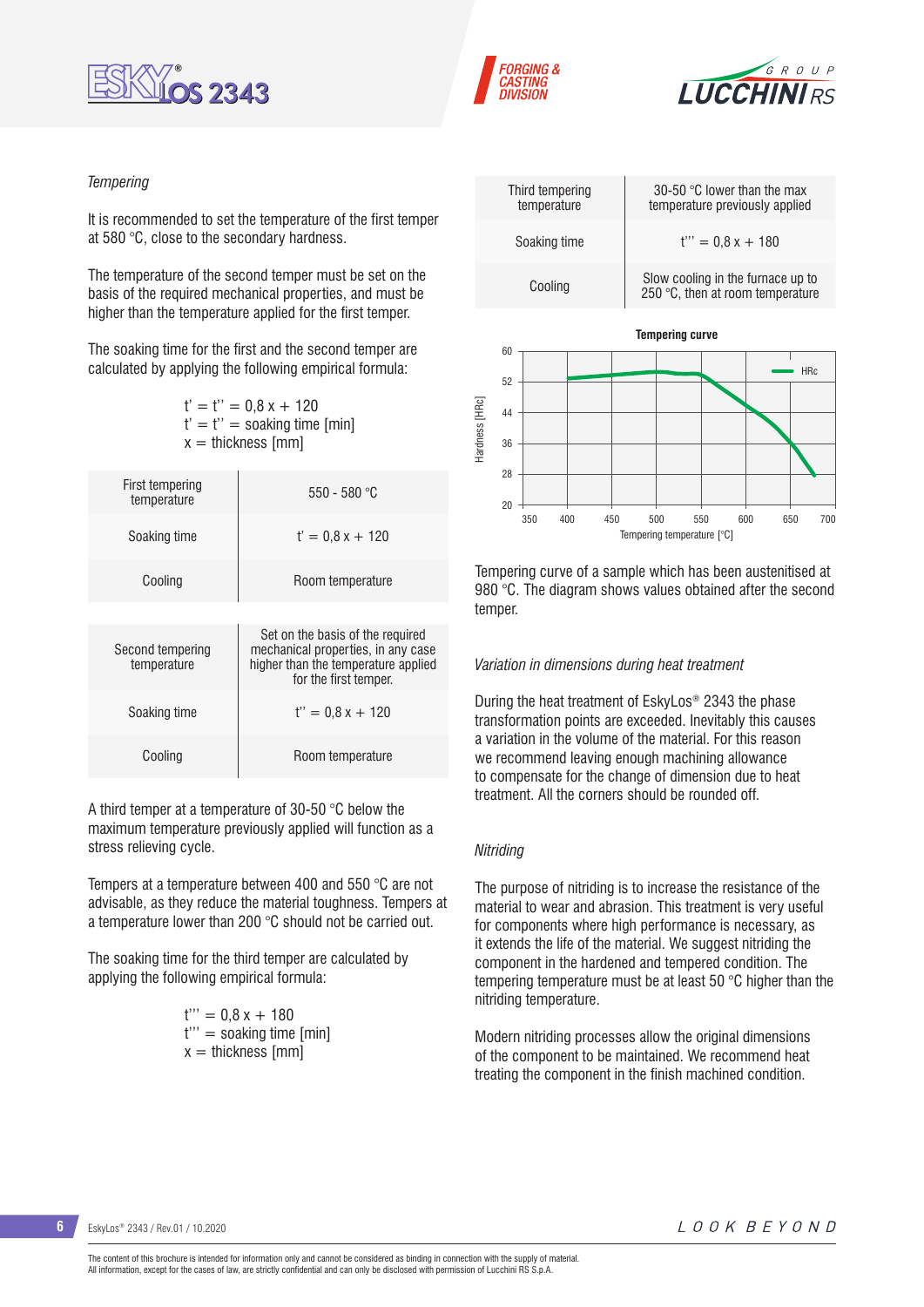





#### *Remarks*

In accordance with its internal technical instruction LT. MET U002 Lucchini RS has selected highly specialized heat treatment companies, which perform the vacuum hardening complying with Lucchini RS heat treatment procedure I.T.MET – U001.

We strongly recommend to send your dies to one of the heat treatment companies officially approved by Lucchini RS.

For more information don't hesitate to ask to our local Distributor – Service Center or to our Sales Department. In case of different needs of heat treatment (like salt bath) please contact our technical staff of Metallurgy & Laboratories Department.

In any case, other properties can be analysed and studied deeper by Lucchini RS on specific Customer request: please consult Lucchini RS specialists of MET Department.



## CCT Curve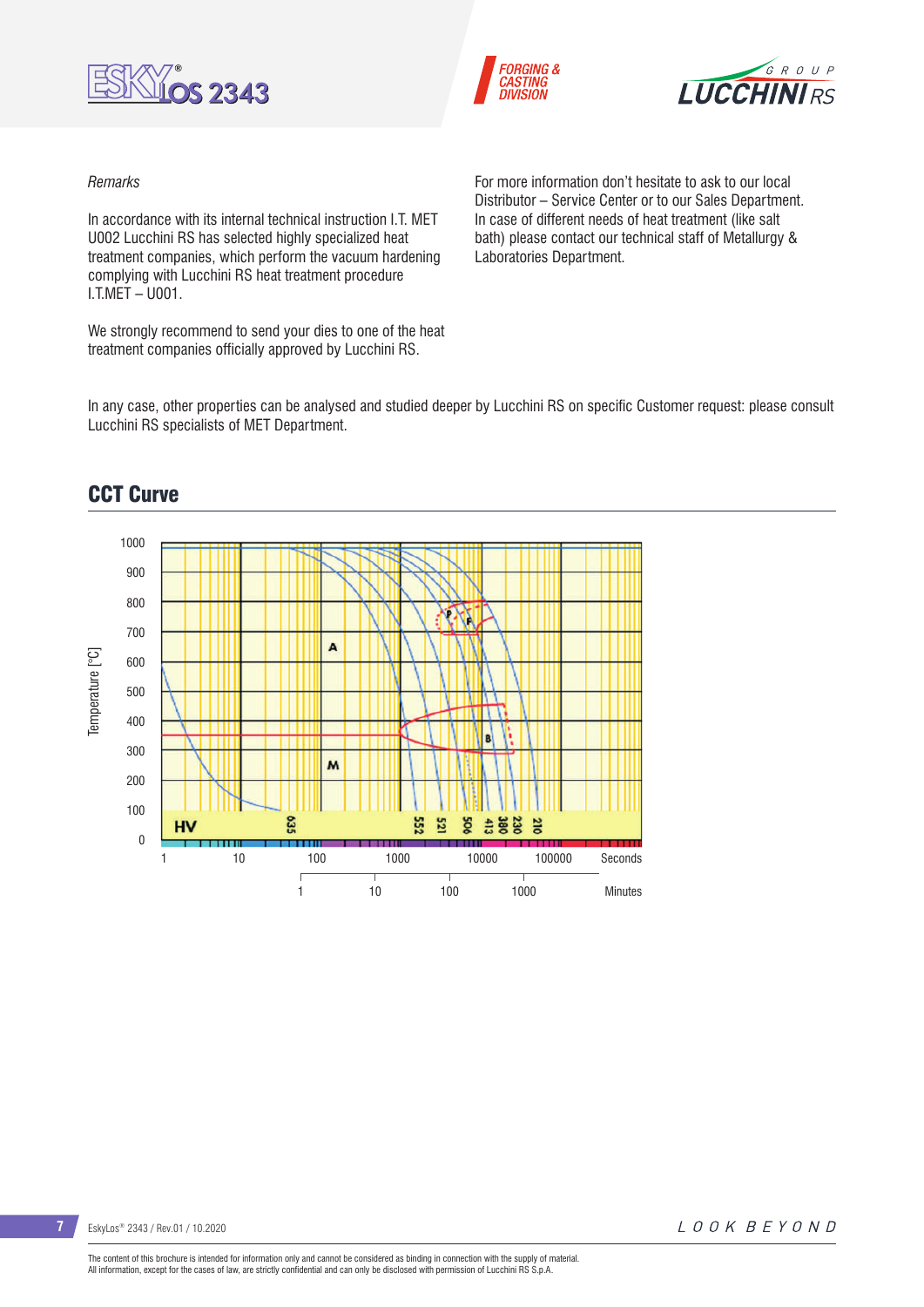





### Annealed microstructure of Eskylos® 2343



The annealed microstructure of the as received steel consists essentially of a ferritic matrix with a homogeneous distribution of spheroidized carbides, when examined at 500X, after being polished and etched with 4% Nital, free of excessive banding.

### Comparison of properties of different hot work tool steels

The following table shows a quick comparison among the most important characteristics of the Hot Work tool Steel grades produced by Lucchini RS.



**8** EskyLos® 2343 / Rev.01 / 10.2020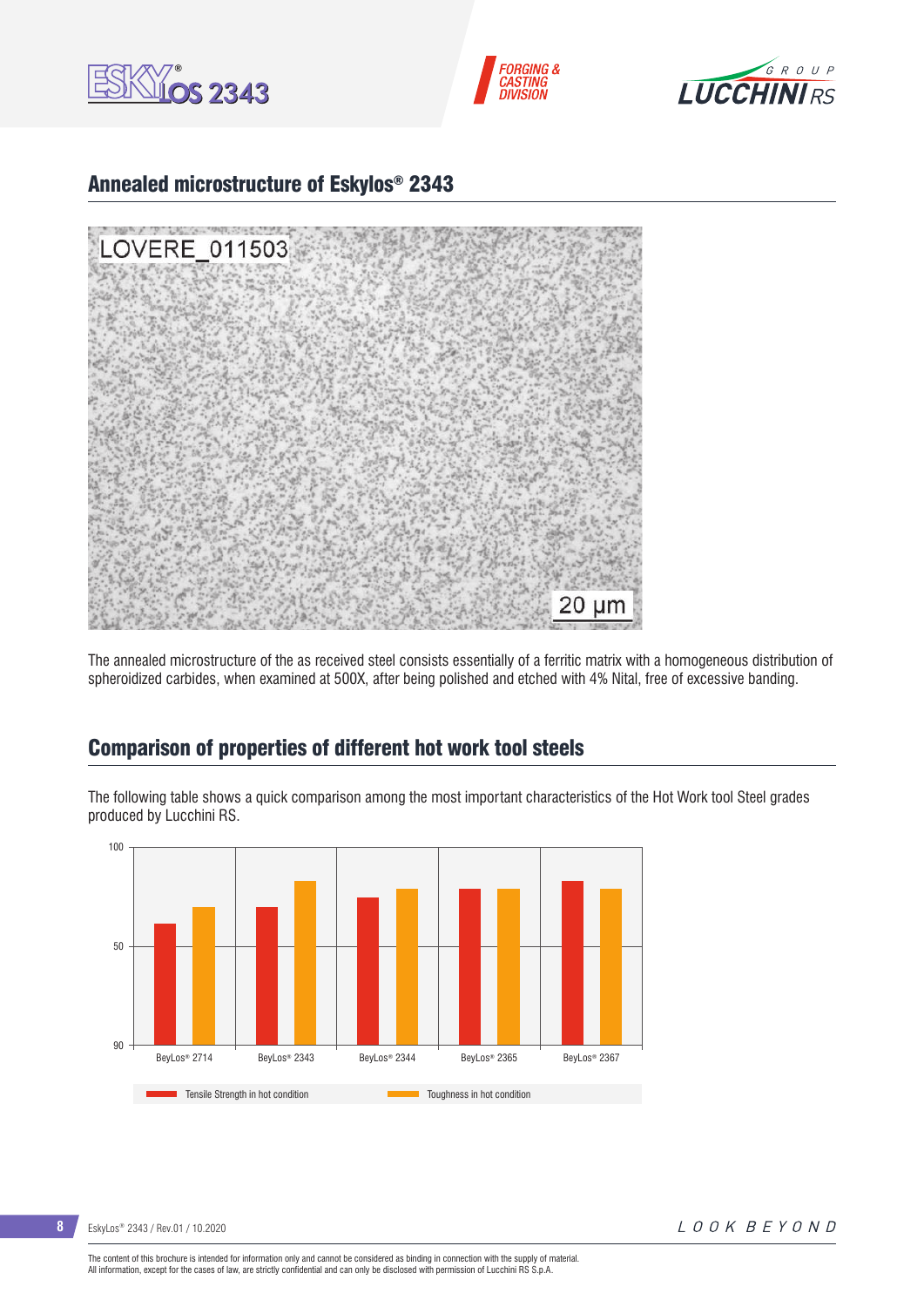





## Quick comparison guide among the different Hot Work Tool Steel Grades

The following table shows a quick comparison among the most important characteristics of the Hot Work tool Steel grades produced by Lucchini RS.

| <b>Lucchini RS Hot Work tool Steel Family</b>    |                                         |                |                         |                         |                |                         |                |                |                         |                     |            |                         |                |                |                         |
|--------------------------------------------------|-----------------------------------------|----------------|-------------------------|-------------------------|----------------|-------------------------|----------------|----------------|-------------------------|---------------------|------------|-------------------------|----------------|----------------|-------------------------|
|                                                  | <b>Annealed Not Corrosion Resistant</b> |                |                         |                         |                |                         |                |                |                         |                     |            |                         |                |                |                         |
| <b>Special features</b><br>and delivered         | <b>KEYLOS</b>                           | <b>BEYLOS</b>  |                         |                         |                |                         |                |                | <b>ESKYLOS</b>          |                     |            |                         |                |                |                         |
| conditions                                       | 6959                                    | 2329           | 2711                    | 2714                    | 2340           | 2343                    | 2344           | 2365M          | 2367                    | 6959                | 2340       | 2343                    | 2344           | 2365M          | 2367                    |
| HB in surface<br>In Annealed<br>condition        | $<$ 220                                 | $<$ 220        | $<$ 220                 | $<$ 220                 | $<$ 220        | < 220                   | $<$ 220        | < 220          | $<$ 220                 | $<$ 220             | $<$ 220    | $<$ 220                 | $<$ 220        | $<$ 220        | $<$ 220                 |
| HB in surface<br>Hardened after<br>machining     | 370<br>410                              | 370<br>410     | 370<br>410              | 370<br>410              | 400<br>450     | 400<br>450              | 400<br>450     | 400<br>450     | 400<br>450              | 370<br>410          | 400<br>450 | 400<br>450              | 400<br>450     | 400<br>450     | 400<br>450              |
| Maximum<br>thickness [mm]                        | 500                                     | 600            | 500                     | 700                     | 500            | 500                     | 500            | 500            | 500                     | 500                 | 500        | 500                     | 500            | 500            | 500                     |
| Hardness and<br><b>Wear Resistance</b>           | 3                                       | 3              | 3                       | 3                       | 4              | 4                       | 4              | 4              | 4                       | 3                   | 4          | 4                       | 4              | 4              | 4                       |
| Degree of<br>Through Hardening<br>in the section | 4                                       | $\overline{2}$ | 3                       | 3                       | 3              | 3                       | 3              | 3              | 3                       | 4                   | 3          | 3                       | 3              | 3              | 3                       |
| <b>Toughness</b>                                 | 4                                       | 1              | 4                       | 4                       | 3              | 3                       | $\overline{2}$ | $\overline{2}$ | $\overline{2}$          | 4                   | 3          | $\overline{\mathbf{3}}$ | $\overline{2}$ | $\overline{2}$ | $\overline{2}$          |
| Machinability<br>after Annealing                 | 3                                       | 3              | 3                       | 3                       | 3              | 3                       | 3              | 3              | 3                       | 3                   | 3          | 3                       | 3              | 3              | $\overline{\mathbf{3}}$ |
| Machinability<br>after Hardening                 | 1                                       | $\overline{2}$ | 1                       | 1                       | 1              | 1                       | 1              | 1              | 1                       | 1                   | 1          | $\mathbf{1}$            | 1              | 1              | 1                       |
| <b>Etch-Grainability</b>                         | $\overline{2}$                          | $\overline{2}$ | $\overline{2}$          | $\overline{2}$          | $\overline{2}$ | $\overline{\mathbf{c}}$ | $\overline{2}$ | 2              | $\mathbf 2$             | 4                   | 4          | 4                       | 4              | 4              | 4                       |
| Polishability                                    | $\overline{\mathbf{c}}$                 | $\overline{2}$ | $\overline{\mathbf{c}}$ | $\overline{\mathbf{c}}$ | $\overline{2}$ | $\overline{\mathbf{c}}$ | $\overline{2}$ | 2              | $\overline{\mathbf{c}}$ | 4                   | 4          | $\overline{\mathbf{3}}$ | 3              | 4              | $\overline{\mathbf{3}}$ |
| Repair<br>by Welding                             | 1                                       | 1              | 1                       | 1                       | 1              | 1                       | 1              | 1              | 1                       | 1                   | 1          | 1                       | 1              | 1              | 1                       |
| Thermal<br>Conductivity                          | $\overline{2}$                          | $\overline{2}$ | $\overline{2}$          | $\overline{2}$          | 1              | 1                       | 1              | 1              | 1                       | $\overline{2}$      | 1          | $\mathbf{1}$            | 1              | 1              | 1                       |
| Corrosion<br>Resistance                          | 0                                       | 0              | 0                       | $\bf{0}$                | $\pmb{0}$      | 0                       | $\pmb{0}$      | 0              | $\pmb{0}$               | 0                   | $\bf{0}$   | $\bf{0}$                | 0              | $\bf{0}$       | $\pmb{0}$               |
|                                                  |                                         |                |                         | <b>4 Excellent</b>      |                | <b>3 Very Good</b>      | 2 Good         | 1 Normal       |                         | <b>0 Unsuitable</b> |            |                         |                |                |                         |

The information and the data presented here are typical or average values and are not a guarantee of maximum or minimum values.

Applications specifically suggested for materials described herein and in the quick comparison guide among the different grades are made solely for the purpose of illustration to enable the reader to make his own evaluation and are not intended as warranties, either express or implied, of fitness for these or other purposes.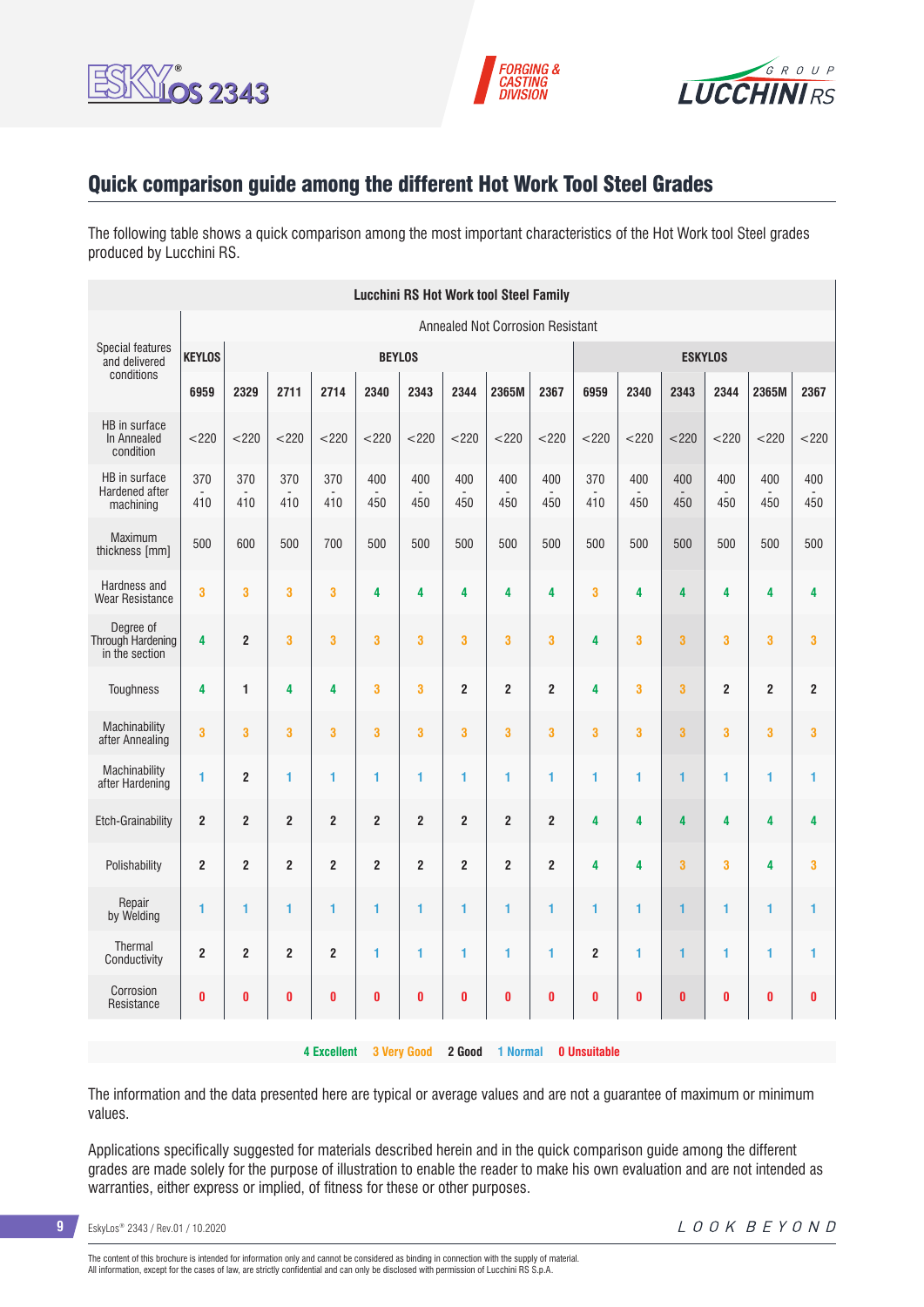





## The advantages of the ESR technology

The ESR (Electro-Slag-Melting) manufacturing technology offers the following advantages:

- increase of material toughness:
- high micro-cleanness level:
- total isotropy of the material;
- very low segregation level.

The ESR process is based on ingot remelting, through a traditional VD (vacuum degassing) process, using a particular copper ingot mould that contains basic slag.

The ingot is remelted in a way that the liquid metal passes through the slag, which acts as a filter and retains the inclusions.

The process of solidification inside the ingot mould is faster than in a traditional process.

The result is homogeneous and isotropic steel.









Thanks to the ESR process, EskyLos® 2343 satisfies the most difficult requirements in terms of toughness and suitability to polishing. It is suitable for the manufacture of moulds subjected to mirror polishing and to high mechanical stress.

**10** EskyLos® 2343 / Rev.01 / 10.2020

LOOK BEYOND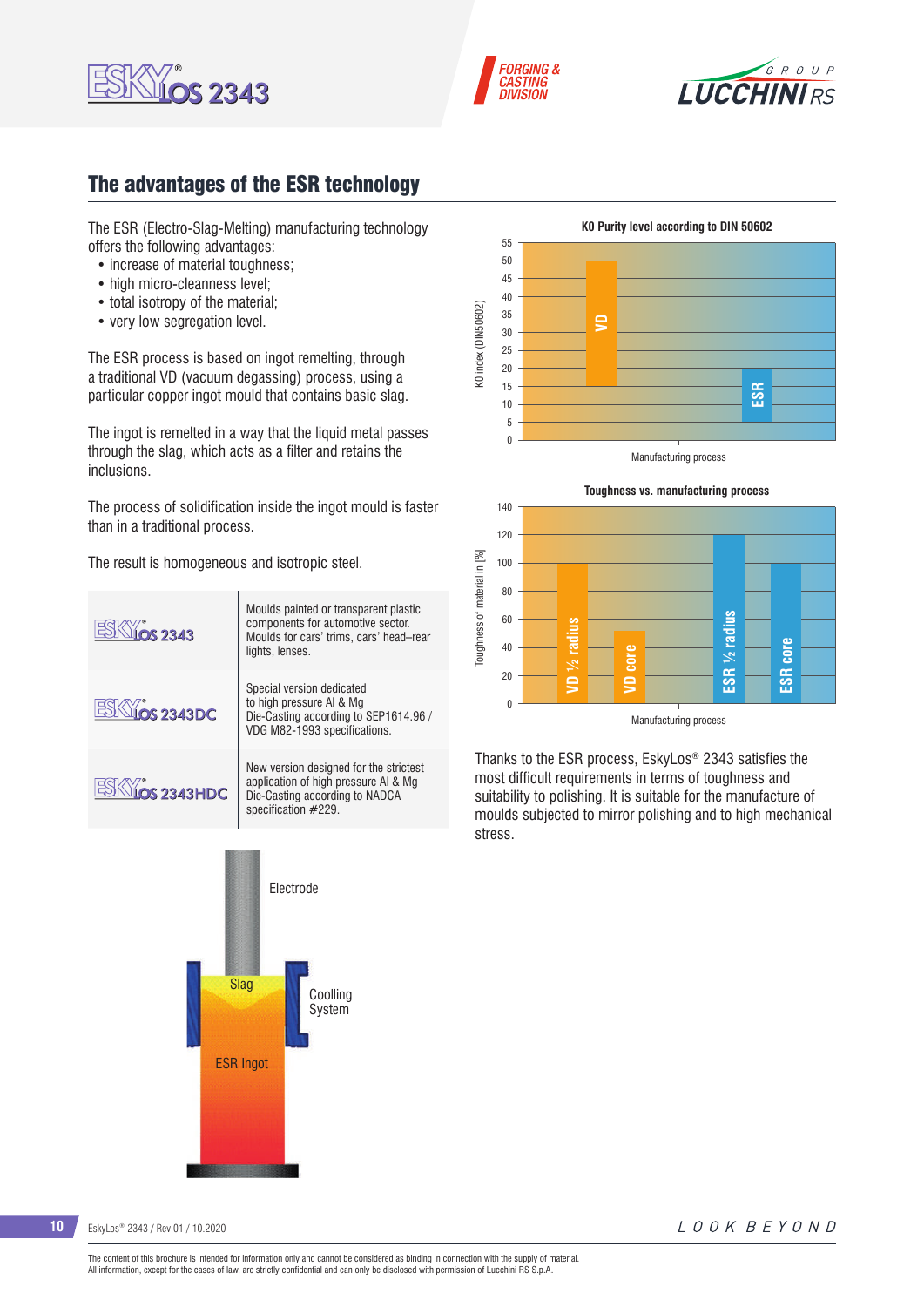





# Guidance for machining

 $\overline{1}$ 

The following parameters are indicative only and must be adapted to the particular application and to the machinery employed. The data refer to material in the annealed condition. Hardness 220 HB max.

#### *Turning*

|                                      | Rough machining | Finish machining |                                         |                |  |  |  |  |
|--------------------------------------|-----------------|------------------|-----------------------------------------|----------------|--|--|--|--|
| Type of insert                       | P20-P40 coated  | <b>HSS</b>       | P <sub>10</sub> -P <sub>20</sub> coated | Cermet         |  |  |  |  |
| V <sub>c</sub> cutting speed [m/min] | $170 \div 220$  | $(\star)$        | $200 \div 250$                          | $240 \div 300$ |  |  |  |  |
| a, cutting depth [mm]                | $1 \div 5$      | $(\star)$        |                                         | < 0.5          |  |  |  |  |

#### *Milling*

|                                      | Rough machining                             |                                         |            |  |  |  |
|--------------------------------------|---------------------------------------------|-----------------------------------------|------------|--|--|--|
| Type of insert                       | P <sub>25</sub> -P <sub>35</sub> not coated | P <sub>25</sub> -P <sub>35</sub> coated | <b>HSS</b> |  |  |  |
| V <sub>c</sub> cutting speed [m/min] | $160 \div 240$                              | $180 \div 280$                          | $(\star)$  |  |  |  |
| $f$ , feed [mm]                      | $0,15 \div 0,3$                             | $0.15 \div 0.3$                         | $(\star)$  |  |  |  |
| a, cutting depth [mm]                | $2 \div 4$                                  | $2 \div 4$                              | $(\star)$  |  |  |  |

|                             | Pre-finishing                               |                                         |               |  |  |  |
|-----------------------------|---------------------------------------------|-----------------------------------------|---------------|--|--|--|
| Type of insert              | P <sub>10</sub> -P <sub>20</sub> not coated | P <sub>10</sub> -P <sub>20</sub> coated | <b>HSS</b>    |  |  |  |
| $V_c$ cutting speed [m/min] | $180 \div 260$                              | $200 \div 280$                          | $(\star)$     |  |  |  |
| $fz$ feed [mm]              | $0,2 \div 0,3$                              | $0,2 \div 0,3$                          | $(\texttt{'}$ |  |  |  |
| a, cutting depth [mm]       | $1 \div 2$                                  | $1 \div 2$                              | $(\star)$     |  |  |  |

|                               | Finishing                                   |                                         |                 |  |  |  |
|-------------------------------|---------------------------------------------|-----------------------------------------|-----------------|--|--|--|
| Type of insert                | P <sub>10</sub> -P <sub>20</sub> not coated | P <sub>10</sub> -P <sub>20</sub> coated | Cermet P15      |  |  |  |
| $V_c$ cutting speed $[m/min]$ | $200 \div 280$                              | $220 \div 300$                          | $240 \div 330$  |  |  |  |
| $f$ , feed [mm]               | $0,05 \div 0,2$                             | $0,05 \div 0,2$                         | $0,05 \div 0,2$ |  |  |  |
| a, cutting depth [mm]         | $0.5 \div 1$                                | $0.5 \div 1$                            | $0.3 \div 0.5$  |  |  |  |

#### *(\*) not advisable*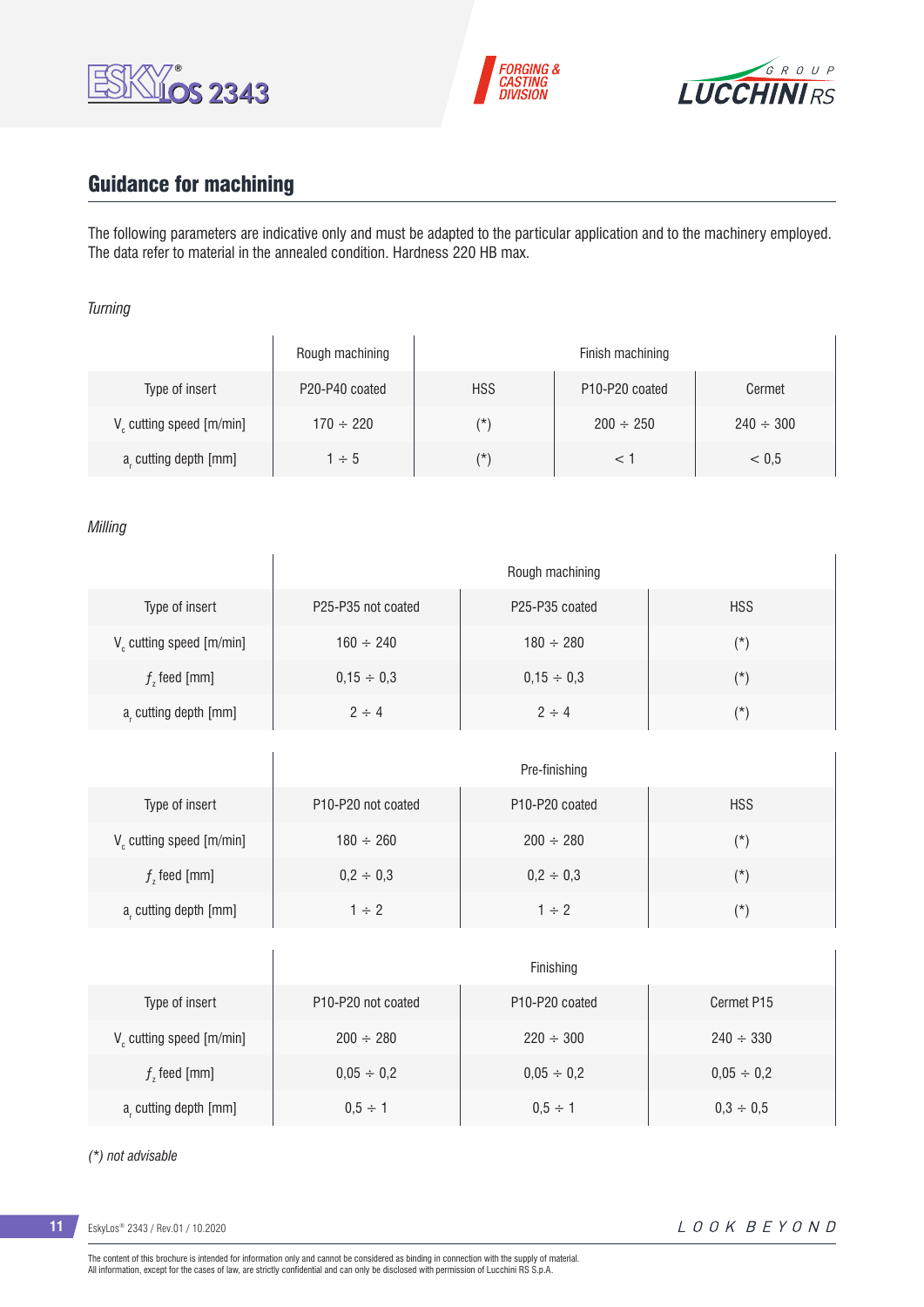





### *Drilling*

| Type of insert                       | tip with interchangeable inserts | <b>HSS</b> | brazed tip       |
|--------------------------------------|----------------------------------|------------|------------------|
| V <sub>c</sub> cutting speed [m/min] | $190 \div 220$                   | (*         | $60 \div 80$     |
| $fz$ feed per turn [mm/turn]         | $0.05 \div 0.15$                 | (*         | $0.15 \div 0.25$ |

#### *(\*) not advisable*

### *General formulae*

| Type of machining             | Drilling                                                                                                          | Milling                                                                           |
|-------------------------------|-------------------------------------------------------------------------------------------------------------------|-----------------------------------------------------------------------------------|
| n: number of turns of mandrel | $V_c * 1000 / \pi * D_c$                                                                                          | $V_r * 1000 / \pi * D_c$                                                          |
| $Vf$ : feed speed [m/min]     | $V_{f} = f_{7}$ * n                                                                                               | $V_{f} = f_{i} * n * z_{n}$                                                       |
| $fz$ feed per turn [mm/turn]  | -                                                                                                                 | $f_{n} = V_{f} / n$                                                               |
| <b>Note</b>                   | D <sub>r</sub> : Milling cutter or tip diameter [mm]<br>V <sub>c</sub> : cutting speed [m/min]<br>$f$ : feed [mm] | $f_n$ : feed per turn [mm/turn]<br>z <sub>a</sub> : No. of milling cutter inserts |

#### Approximate equivalent values between hardness and ultimate tensile strength

| HB         | 530   | 520   | 512   | 495   | 480   | 471   | 458   | 445   | 430   | 415   | 405   | 390   | 375   |
|------------|-------|-------|-------|-------|-------|-------|-------|-------|-------|-------|-------|-------|-------|
| <b>HRc</b> | 54    | 53    | 52    | 51,1  | 50,2  | 49,1  | 48,2  | 47    | 45,9  | 44,5  | 43,6  | 41,8  | 40,5  |
| <b>MPa</b> | 1.900 | 1.850 | .800  | 1.750 | 1.700 | 1.650 | 1.600 | 1.550 | 1.500 | 1.450 | 1.400 | 1.350 | 1.300 |
|            |       |       |       |       |       |       |       |       |       |       |       |       |       |
| HB         | 360   | 350   | 330   | 320   | 305   | 294   | 284   | 265   | 252   | 238   | 225   | 209   | 195   |
| <b>HRc</b> | 38,8  | 37,6  | 35,5  | 34,2  | 32,4  | 31    | 29    | 27    | $- -$ | --    | --    | $- -$ | --    |
| <b>MPa</b> | 1.250 | 1.200 | 1.150 | 1.100 | 1.050 | 1.000 | 950   | 900   | 850   | 800   | 750   | 700   | 650   |